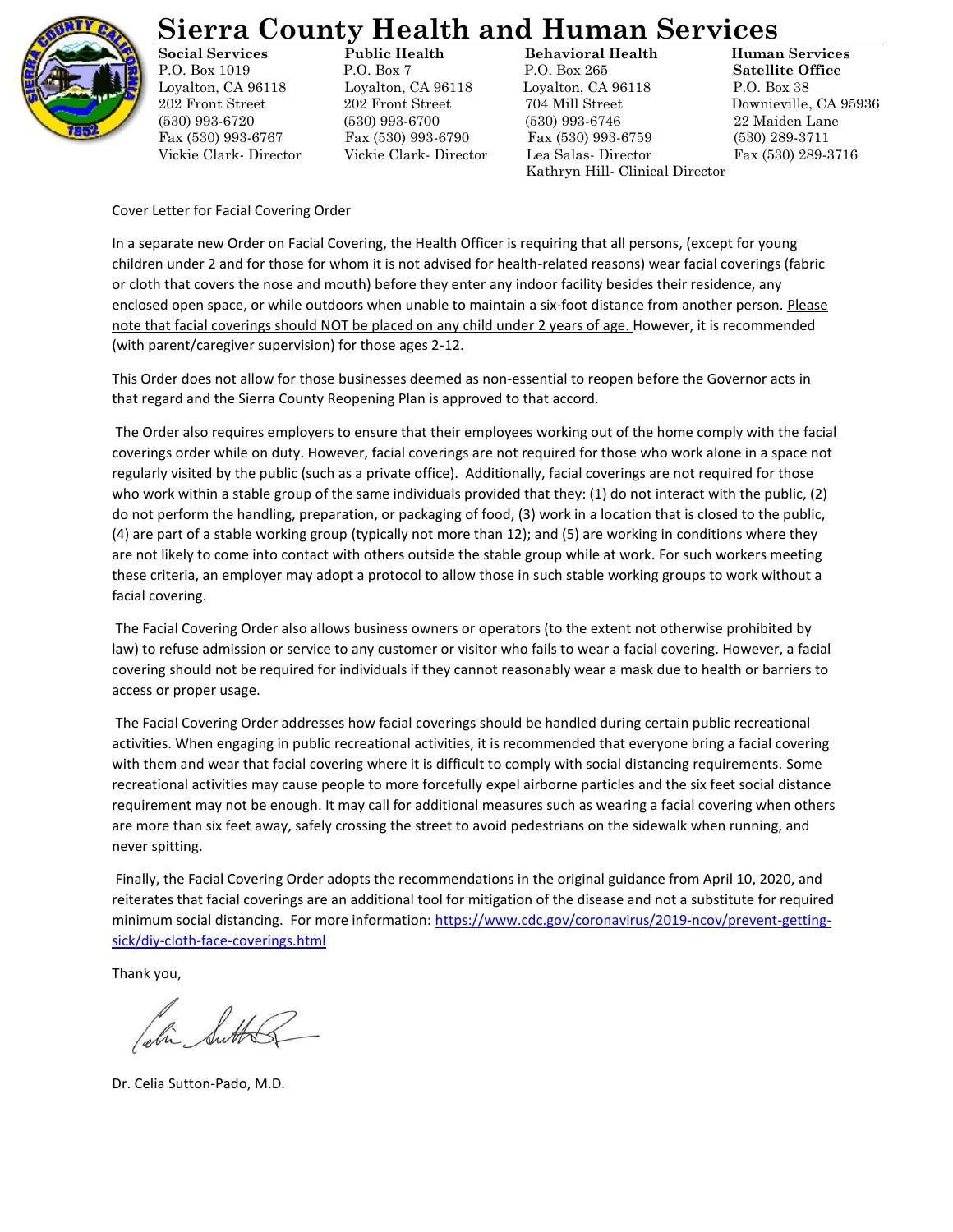

## **Sierra County Health and Human Services**

**Social Services Public Health Behavioral Health Human Services** P.O. Box 1019 P.O. Box 7 P.O. Box 265 **Satellite Office** Loyalton, CA 96118 Loyalton, CA 96118 Loyalton, CA 96118 P.O. Box 38 202 Front Street 202 Front Street 704 Mill Street Downieville, CA 95936 (530) 993-6720 (530) 993-6700 (530) 993-6746 22 Maiden Lane Fax (530) 993-6767 Fax (530) 993-6790 Fax (530) 993-6759 (530) 289-3711 Vickie Clark- Director Vickie Clark- Director Lea Salas- Director Fax (530) 289-3716 Kathryn Hill- Clinical Director

Public Health Division

County of Sierra

ORDER OF THE HEALTH OFFICER GENERALLY REQUIRING FACIAL COVERINGS

Please read this Order carefully. Violation of or failure to comply with this Order is a misdemeanor punishable by fine, imprisonment, or both. (California Health and Safety Code§ 120295, etseq.; Cal. Penal Code§§ 69, 148(a)(l))

UNDER THE AUTHORITY OF CALIFORNIA HEALTH AND SAFETY CODE SECTIONS 101040, 101085, AND 120175, THE HEALTH OFFICER OF THE COUNTY OF Sierra County ("HEALTH OFFICER") ORDERS:

1. This Order temporarily requires the use of Facial Coverings in order to further slow transmission of Novel Coronavirus Disease 2019 ("COVID-19"). This Order shall become effective at 12:01 a.m. on May 1, 2020 and will continue to be in effect until it is extended, rescinded, superseded, or amended in writing by the Health Officer. All individuals, businesses and government agencies in the County of Sierra ("County") are required to follow the provisions of this Order. This Order applies to the incorporated and unincorporated areas of Sierra County to include: Downieville, Sierra City, Sierraville, Loyalton, Alleghany, Calpine, Goodyears Bar, Pike, Sattley, Sierra Brooks, Verdi, Bassetts and any other location that brings the public to interface.

2. Due to the pandemic outbreak of the COVID-19 virus, there is a public health emergency throughout the County. In addition, some individuals who contract the COVID-19 virus have no symptoms or have mild symptoms and they may not be aware they carry the virus. Because even people without symptoms can spread COVID-19, and because evidence shows the disease is easily spread, public activities can result in preventable transmission of the virus. The scientific evidence shows that at this stage of the emergency, it is essential to slow virus transmission as much as possible to protect the most vulnerable and to prevent the health care system from being overwhelmed. County residents must minimize public activities and interactions. By reducing the spread of the COVID-19 virus, this Order helps preserve critical and limited healthcare capacity in the County and prevent more deaths.

3. This Order is issued in accordance with, and incorporates by reference, the March 4, 2020, Proclamation of a State of Emergency issued by Governor Gavin Newsom, the Declarations of Local Health Emergency issued by the Health Officer on March 20, 2020, The Proclamation of a Local Emergency on March 20, 2020, and the March 20, 2020, Resolution of the Board of Supervisors of the County of Sierra, Ratifying the Declarations of Local Health Emergency and Local Emergency Proclamation, Governor Newsom's March 12, 2020, Executive Order N25-20, Governor Newsom's March 19, 2020, Executive Order N-33-20, and the designation by the State Public Health Officer of Essential Critical Infrastructure Workers issued March 22, 2020.

4. This Order comes after the release of substantial guidance from the Health Officer, the Centers for Disease Control and Prevention (CDC), the California Department of Public Health (CDPH), and other public health officials throughout the United States, including a variety of orders to combat the spread and harms of COVID-19. The Health Officer will continue to assess the quickly evolving situation and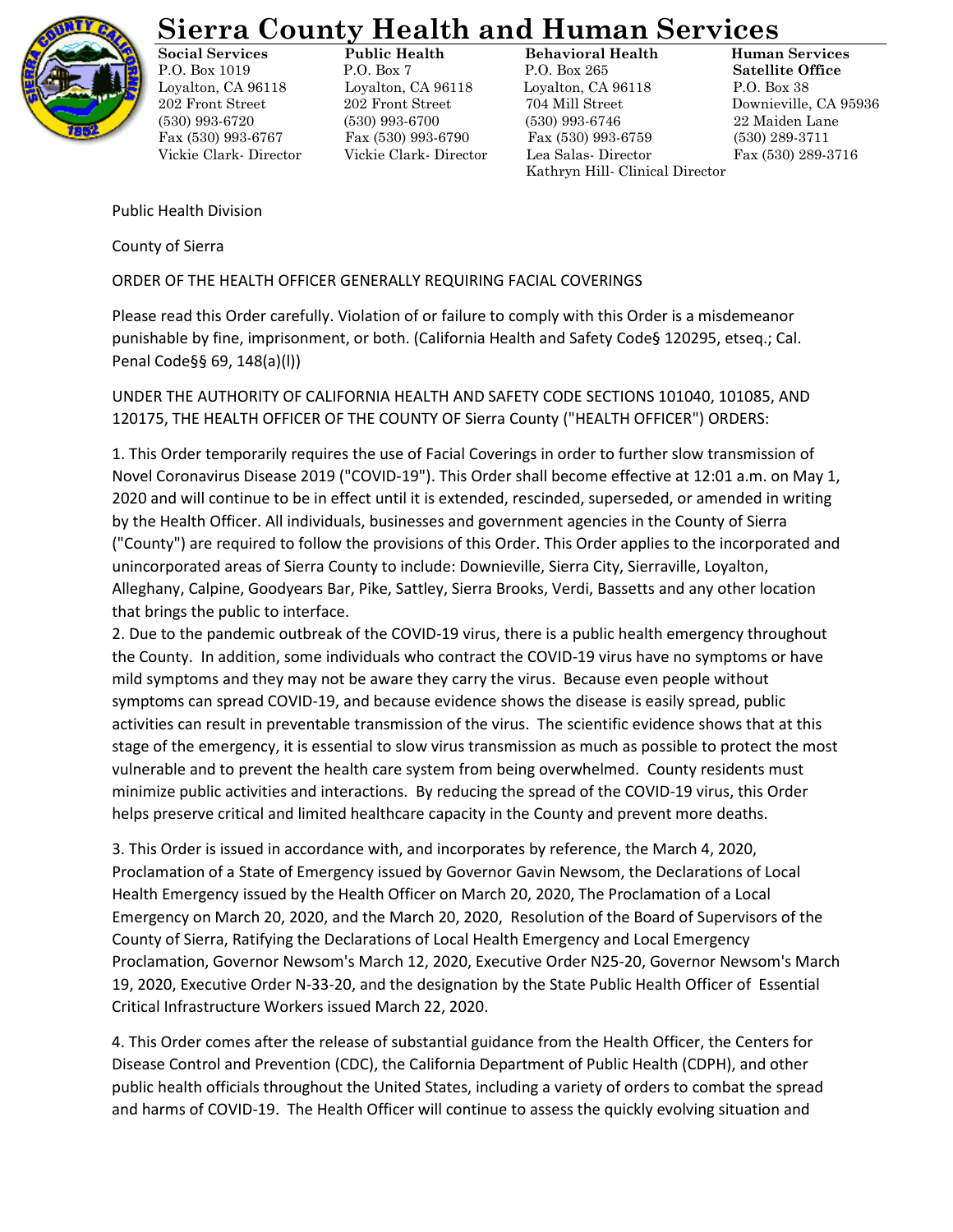may modify or extend this Order, or issue additional Orders, related to COVID-19. This Order applies to all businesses in the County, including for-profit, nonprofit, or educational entities, regardless of the nature of the service, the function they perform, or its corporate or entity structure. This Order does not allow for those businesses deemed as non-essential to reopen before the Governor acts in that regard and the Sierra County Reopening plan is approved to that accord.

5. The Health Officer has determined that this Order, and her prior Orders, were and are necessary because COVID-19 has demonstrated state-wide community spread, is highly contagious, and is spread through respiratory droplets that are produced when an infected person coughs, sneezes or talks. These droplets may land on other people or be inhaled into their lungs, may land on and attach to surfaces where they remain for days, and may remain viable in the air for up to three hours, even after the infected person has left. When worn properly, Face Coverings have the potential to slow the spread of the virus by limiting the spread of these droplets. The CDC and CDPH now believe that wearing a Face Covering, when combined with physical distancing of at least 6 feet and frequent hand washing, may reduce the risk of transmitting COVID-19 by reducing the spread of respiratory droplets.

6. As used in this Order, a "Facial Covering" means a covering made of cloth, fabric or permeable materials, without holes, that covers only the nose and mouth and surrounding areas of the lower face. A covering that hides or obscures the wearer's eyes or forehead is not a Face Covering. Examples include a scarf, bandana, neck gaiter, homemade covering made from a t-shirt, sweatshirt, or towel, or a mask (which need not be medical grade). It may be factory-made or handmade from household materials.

Note that any mask that incorporates a one-way valve (typically a raised plastic cylinder about the size of a quarter on the front or side of the mask) that is designed to facilitate easy exhaling is not a Face Covering under this order and is not to be used to comply with this Order's requirements. Valves of that type permit droplet release from the mask, putting others nearby at risk.

How to make, wear and clean Face Coverings:<https://www.youtube.com/watch?v=tPx1yqvJgf4>

7. All members of the public, except as specifically exempted below, must wear a Face Covering in the following situations:

- When they are inside of, or in line to enter, or when conducting business through a car window or walk-up counter with any Business (as that term is defined in March 31, 2020 Shelter-In-Place Order), including, but not limited to, grocery stores, convenience stores, supermarkets, laundromats, restaurants, government agencies;
- When they are obtaining services at Healthcare Operations (as defined in the March 31, 2020 Shelter-In-Place Order) including hospitals, clinics, COVID-19 testing locations, dentists, pharmacies, blood banks and blood drives, other healthcare facilities, mental health providers, or facilities providing veterinary care and similar health care services for animals, unless specifically directed otherwise by an employee or worker at the Healthcare Operation; or
- When they are riding on public transportation, private car service, or ride-sharing vehicle.

8. Each driver or operator of any public transportation, private car service or ride-sharing vehicle must wear a Face Covering while driving or operating such vehicle, regardless of whether a member of the public is in the vehicle, due to the need to reduce the spread of respiratory droplets in the vehicle.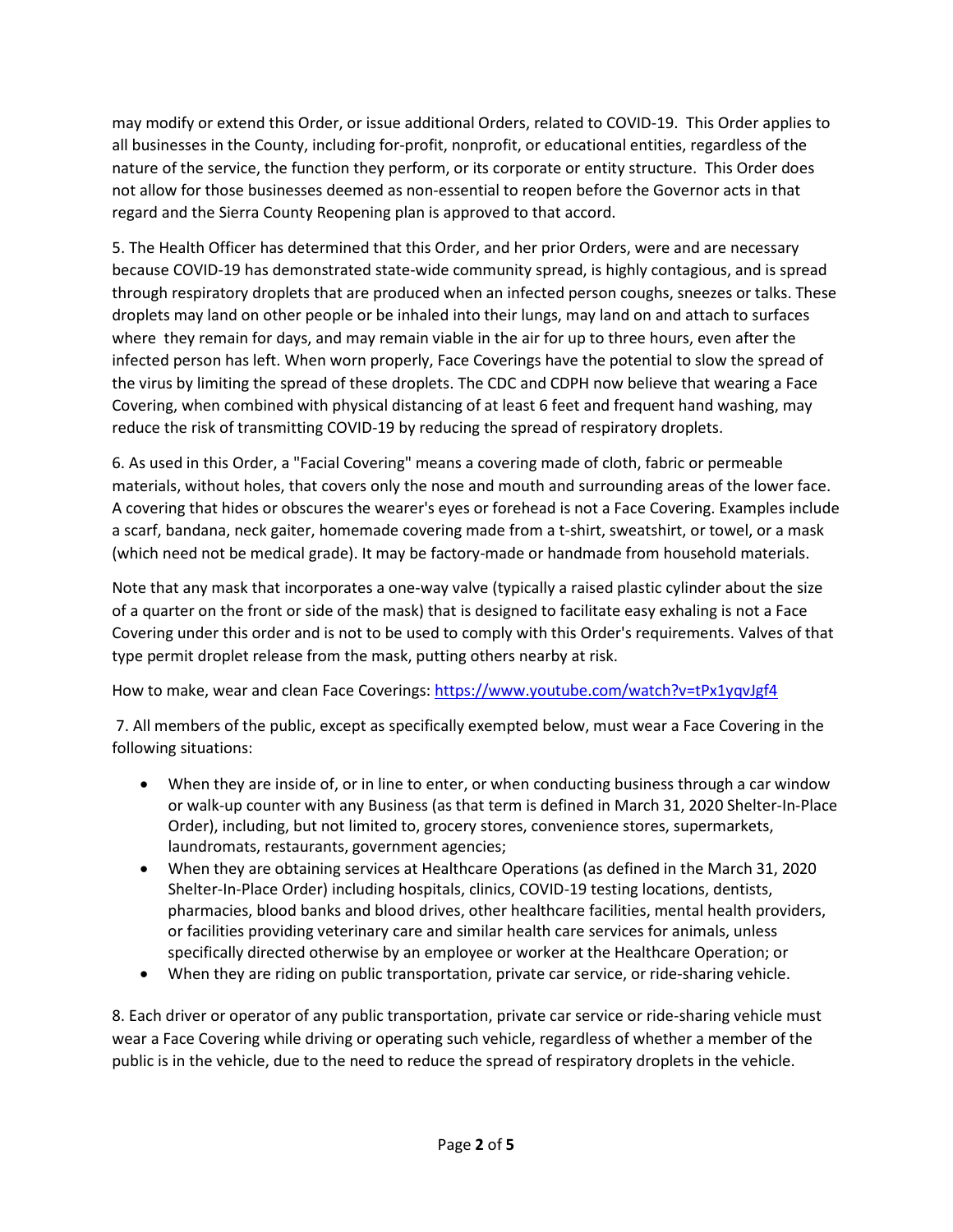9. All Businesses, as well as entities and organizations with workers engaged in Essential Infrastructure work, Minimum Basic Operations, or Essential Government Functions (except for Healthcare Operations, which are subject to their own regulations regarding specified Face Coverings) must:

a. Require their employees, contractors, owners, and volunteers to wear a Face Covering at the workplace and off-site work any time the employee, contractor, owner, or volunteer is:

- interacting in person with any member of the public;
- working in any space visited by members of the public, such as reception areas, grocery store or pharmacy aisles, service counters, public restrooms, cashier and checkout areas, waiting rooms, service areas, and other spaces used to interact with the public, regardless of whether anyone from the public is present at the time;
- working in any space where food is prepared or packaged for sale or distribution to others; working in or walking through common areas such as hallways, stairways, elevators, and parking facilities; or
- in any room or enclosed area when other people (except for members of the person's own household or residence) are present.

For clarity, a Face Covering is not required when a person is in a personal office (a single room), when others outside of that person's household are not present so long as the public does not regularly visit the room. By way of example, a construction worker, plumber, bank manager, accountant, or bike repair person is not required to wear a Face Covering if that individual is alone and in a space not regularly visited by the public, but that individual must put on a Face Covering when coworkers are nearby, when being visited by a client/customer, and anywhere members of the public or other coworkers are regularly present.

b. Take reasonable measures, such as posting signs, to remind their customers and the public of the requirement that they wear a Face Covering while inside of or waiting in line to enter the business, facility, or location. Essential Businesses and entities or organizations that engage in Essential Infrastructure work, Essential Government Functions, or Minimum Basic Operations must take all reasonable steps to prohibit entry to any member of the public who is not wearing a Face Covering, and must not serve that person.

10. Any child aged two years or less must NOT wear a Face Covering because of the risk of suffocation. Moreover, this Order does not require that any child between the ages of 2 and twelve years wear a Face Covering, including but not limited to, when attending childcare activities (as described in the March 31 , 2020 Shelter-In-Place Order). Parents and caregivers must supervise use of Face Coverings by children to avoid misuse.

11. Wearing a Face Covering is recommended but not required while engaged in outdoor exercise such as walking, hiking, bicycling, or running. But each person engaged in such activity must comply with social distancing requirements including maintaining at least six feet of separation from all other people to the greatest extent possible. Additionally, it is recommended that each person engaged in such activity bring a Face Covering and wear it in circumstances where it is difficult to maintain compliance with social distancing requirements, and that they carry the Face Covering in a readily accessible location, such as around the person's neck or in a pocket. Because running or bicycling causes people to more forcefully expel airborne particles, making the usual minimum 6 feet distance less adequate,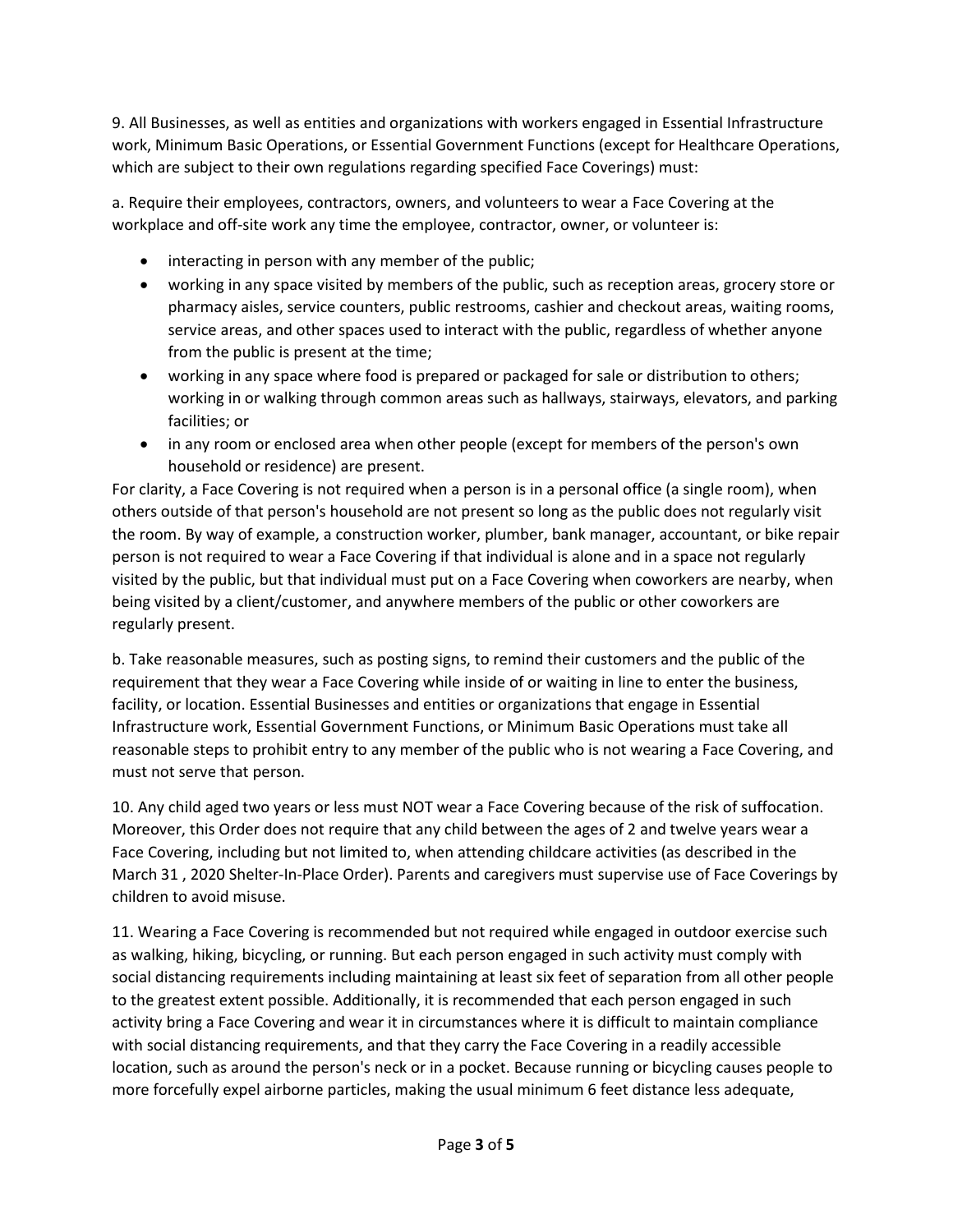physical distance of greater than 6 feet should be maintained when engaging in these activities. People should avoid spitting in conjunction with exercise.

12. This Order does not require any person to wear a Face Covering while driving alone, or exclusively with other members of the same family or household, in a motor vehicle.

13. A Face Covering is also not required by this Order to be worn by a particular individual if the person can show either: (1) a medical professional has advised that wearing a Face Covering may pose a risk to the person wearing the Face Covering for health-related reasons; or (2) wearing a Face Covering would create a risk to the person related to their work as determined by local, state, or federal regulators or workplace safety guidelines. A Face Covering should also not be used by anyone who has trouble breathing or is unconscious, incapacitated, or otherwise unable to remove the Face Covering without assistance.

14. Face Coverings should be comfortable, so that the wearer can breathe comfortably through the nose and does not have to adjust it frequently, so as to avoid touching the face. For as long as medical grade masks such as N95 masks and surgical masks are in short supply, members of the public should not purchase those masks as Face Coverings under this Order; those medical grade masks should be reserved for health care providers and first responders. In general, even when not required by this Order, people are strongly encouraged to wear Face Coverings when in public. Also, for Face Coverings that are not disposed after each use, people should clean them frequently and have extra ones available so that they have a clean one available for use.

15. The intent of this Order is to ensure that all people who are visiting or working at Essential Businesses and all people who are seeking care at healthcare facilities or engaged in certain types of public transit or transportation with others wear a Face Covering to reduce the likelihood that they may transmit or receive the COVID-19 virus. The intent of this Order is also to ensure that people who work for or seek services from entities engaged in Essential Infrastructure work, Minimum Basic Operations, or Essential Government Functions also wear a Face Covering when they are in close proximity to others. In so doing, this Order will help reduce the spread of the COVID-19 virus and mitigate the impact of the virus on members of the public and on the delivery of critical healthcare services to those in need. All provisions of this Order must be interpreted to effectuate this intent.  $\cdot$ 

16. Pursuant to Government Code sections 26602 and 41601 and Health and Safety Code section 101029, the Health Officer requests that the Sierra County Sheriff's Office ensure compliance with and enforce this Order. The violation of any provision of this Order constitutes an imminent threat and menace to public health, constitutes a public nuisance, and is punishable by fine, imprisonment, or both.

17. Copies of this Order shall promptly be: (1) made available at the County offices at 202 Front St Loyalton, CA 96118 or 22 Maiden Ln Downieville, CA 95936 (2) posted on the County Public Health Department website (www.sierracounty.ca.gov); and (3) provided to any member of the public requesting a copy of this Order.

18. If any provision of this Order or its application to any person or circumstance is held to be invalid, the remainder of the Order, including the application of such part or provision to other persons or circumstances, shall not be affected and shall continue in full force and effect. To this end, the provisions of this Order are severable.